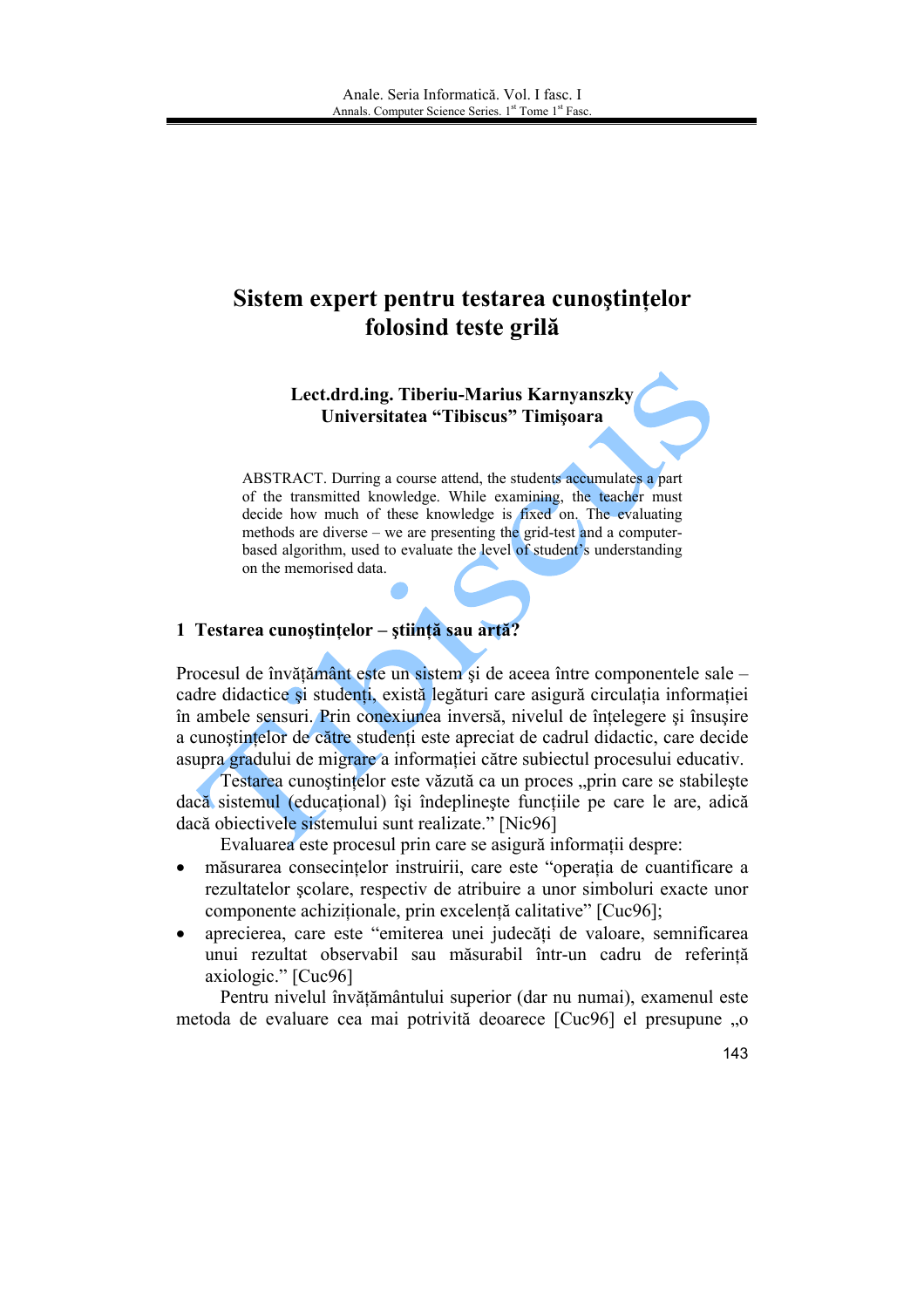cântărire, o cumpănire, o circumscriere a competentelor achiziționate până la un moment dat."

Functiile pe care testarea cunostintelor trebuie să le îndeplinească sunt:

- de constatare, pentru a determina dacă a avut loc acumularea  $\bullet$ cunostintelor;
- de informare, pentru a asigura societății informații despre nivelul de  $\bullet$ pregătire a populației;
- de diagnosticare, pentru a determina cauzele care au dus la o slabă pregătire a activității;
- de decizie, pentru a stabili poziția studentului în ierarhia pregătirii scolare:
- pedagogică, pentru a stimula atât profesorul cât și studentul în vederea îmbunătătirii actului educativ-formativ.

Evaluarea poate fi initială (la începutul perioadei, pentru a stabili nivelul de cunostinte de la care se pleacă), continuă (pe măsură ce are loc transferul de cunostinte) și finală (pentru a măsura gradul de acumulare a cunostințelor).

Deoarece testarea trebuie să determine dacă studentul a acumulat un set de cunostințe, s-ar părea că ea este o știință - se stabilesc regulile evaluării, criteriile de verificare, modul de notare si rolul profesorului examinator s-ar putea încheia aici. În același timp însă, testarea este și o artă - profesorul trebuie să determine dacă studentul a înțeles continutul cunostintelor transmise și nu doar a memorat forma în care ele se prezintă.

### 2 Metode de testare a cunostintelor

Există mai multe modalități de verificare a nivelului de cunostinte atins de un subiect în însusirea unui anumit domeniu.

Într-o ordine oarecare, o primă metodă ar fi aceea în care subiectul este pus să dezvolte liber o anumită parte din domeniul supus testării. Metoda are avantajul că permite libera exprimare și astfel examinatorul poate determina gradul în care asimilarea cunostintelor s-a făcut prin simpla reproducere sau prin înțelegerea conținutului. Dezavantajul major al metodei constă în aceea că la un număr mare de subiecti testati verificarea răspunsurilor este de durată.

Altă metodă de testare este prin folosirea de întrebări cu răspuns parțial, la care o parte a întrebării și/sau o parte a răspunsului lipsește și urmează a fi indicată de către subiectul examinat. Metoda are avantajul că 144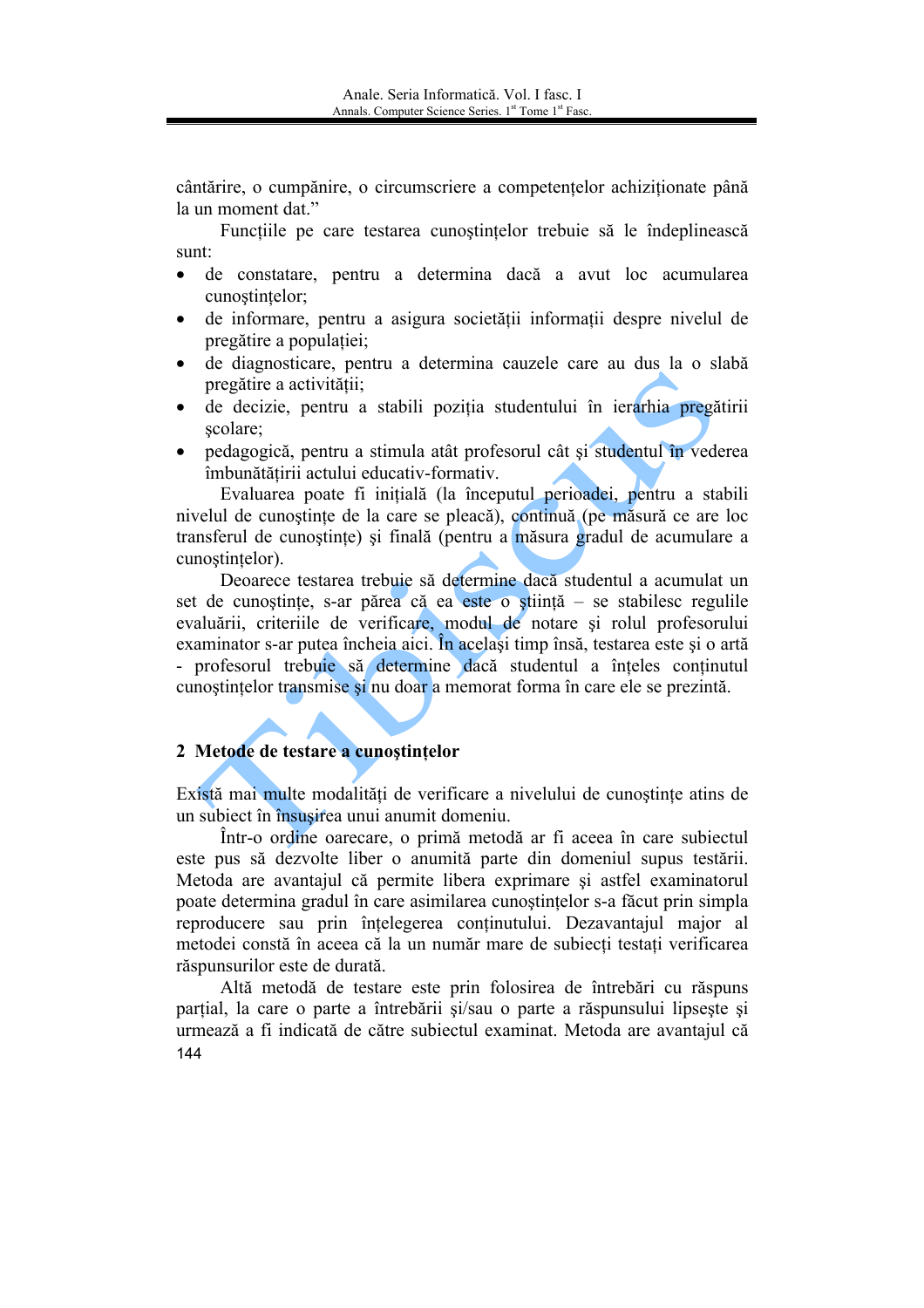obligă subiectul la întelegerea întrebării și plasarea răspunsului corect, în locul cerut.

Metoda chestionarelor (pe care o vom dezvolta, ea fiind objectul acestei comunicări) propune subiectului testat un număr de întrebări, care de obicei acoperă întregul domeniu studiat, la care există un număr de răspunsuri, urmând ca alegerea răspunsului corect să indice gradul de cunoastere a domeniului respectiv.

Chestionarul constă dintr-o însiruire de întrebări logice, legate între ele, la care subiectul testat își alege răspunsurile. Ele se pot clasifica din mai multe puncte de vedere:

· după domeniului studiat:

-chestionare tematice. Întrebările se referă la un domeniu, proces, activitate (de exemplu: chestionar cu tema zilei de 1 Decembrie); -generale (omnibus);

 $\bullet$ după modul de formulare a întrebărilor:

-cu întrebări închise, cu răspunsuri prestabilite;

-cu întrebări deschise, la care chestionatul își expune răspunsul;

după modul de formulare a răspunsurilor:

-cu răspunsuri logice (da sau nu);

-cu răspunsuri-itemi, dintre care chestionatul alege răspunsul corect :

-cu alegere singulară, când un singur răspuns este corect;

-cu alegere multiplă, când mai multe răspunsuri sunt corecte.

Un chestionar poate duce la formarea unei imagini despre un fenomen, proces etc., dacă sunt respectate următoarele reguli:

-întrebările să fie asezate în formă logică:

-întrebările să nu afecteze personalitatea celui chestionat;

-chestionarul să asigure secretul personal;

-numărul întrebărilor să nu fie prea mare.

## 3 *Întrebarea*

Problema felului în care este pusă întrebarea către cel testat are o importanță foarte mare deoarece acesta trebuie să înțeleagă ce se dorește prin această întrebare și să poată deduce care este răspunsul corect.

Astfel, examinatorul trebuie să exprime clar ideea întrebării, încât chestionatul să deducă fără probleme:

-subiectul întrebării:

-domeniul de cunostinte acoperit;

-răspunsul (răspunsurile) corect(e).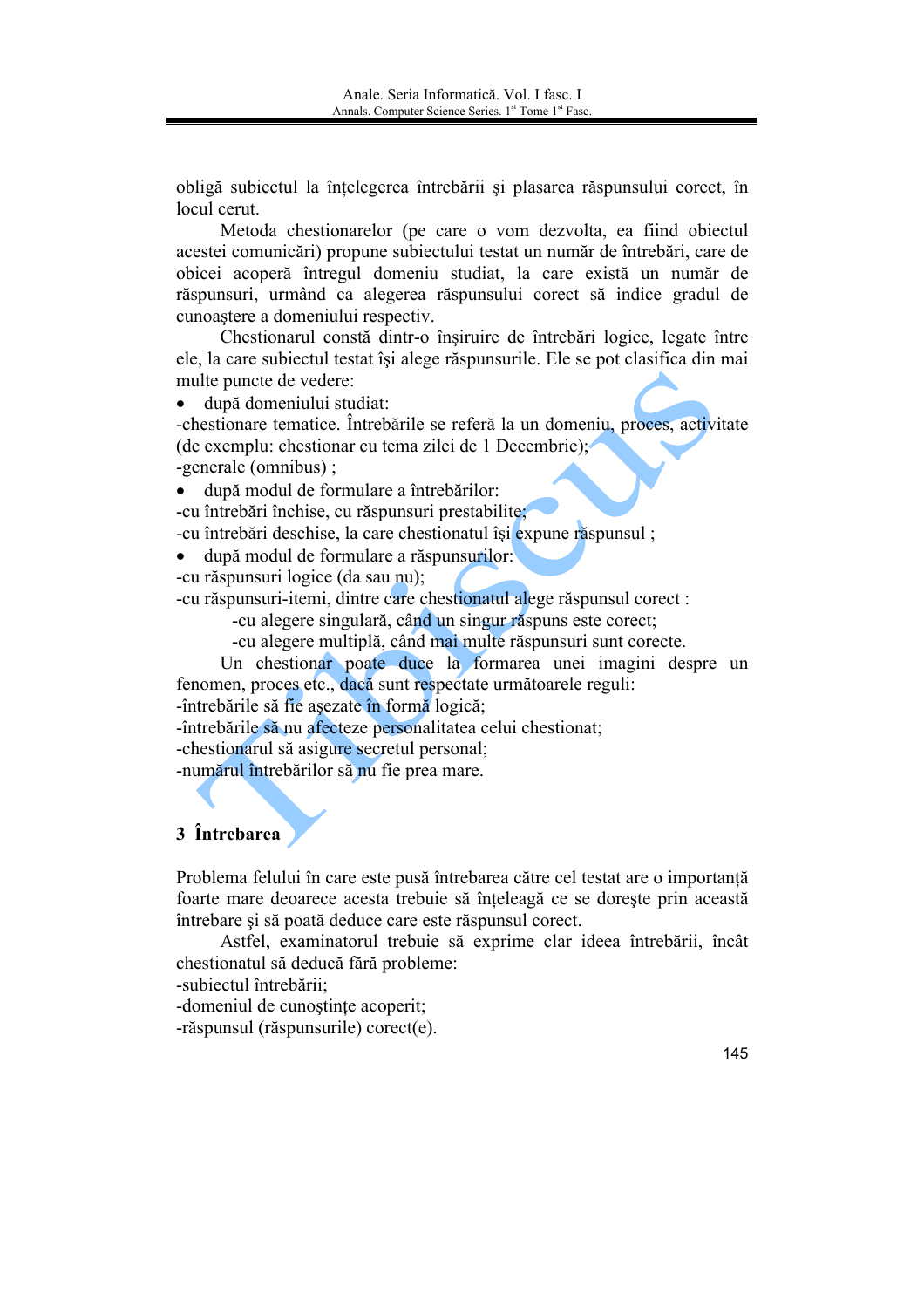#### 4 Răspunsul

Pentru subiectul testat, alegerea răspunsului corect este dovada însusirii cunostintelor din domeniul respectiv.

Pentru examinator, crearea răspunsurilor este o muncă dificilă deoarece există multe tipuri de chestionare (funcție de tipul întrebărilor și al răspunsurilor) și stabilirea variantei dorite trebuie să se facă de la început și să fie comunicată toto atunci studentului examinat.

Astfel, dacă chestionarul este cu întrebări închise, atunci pot exista variantele de răspunsuri singulare (unul și numai unul din răspunsuri este corect) sau multiple (oricâte răspunsuri sunt corecte, adică inclusiv întrebări fără răspuns corect sau cu mai multe răspunsuri corecte).

O problemă care apare în formularea de către chestionat a răspunsului se manifestă când întrebarea poate avea mai multe răspunsuri corecte. Aici, arta profesorului examinator trebuie să îsi spună cuvântul deoarece acesta va formula răspunsurile încât să fie evident pentru examinat că sunt mai multe variante. Se vor utiliza astfel formulări de tipul:

- dacă două răspunsuri din trei sunt corecte: "Când se întâmplă...? a) numai ...; b) numai ...; c) a+b;
- dacă două răspunsuri din mai multe sunt corecte: "Când se întâmplă...? a) numai ...;b) numai ...;c) a+b+d ;d) numai ...;

#### 5 Testarea folosind calculatorul

Aplicatia pe care am elaborat-o pleaçă de la un număr de întrebări, de preferință cât mai mare, pe care examinatorul le are la dispoziție.

Dintre acestea sunt construite grile (în aplicatie 100 [KL03]) care contin întrebări generate aleator, pentru a asigura verificarea întregului domeniu supus testării.

Pornirea aplicației se face ca orice program de calculator, ceea ce duce la o imagine de prezentare afișată în timp ce are loc citirea informațiilor necesare bunei functionări, ca în figura 1.

După inițializarea lucrului, chestionatul își va introduce numele (figura 2) și va indica dacă dorește o anumită grilă sau una generată aleator, dintre cele aflate la dispozitia programului. Alegerea unei anumite grile este semnalizată examinatorului, dar ea poate fi folosită pentru perfectionarea cunoștințelor prin testarea repetată a acelorași întrebări.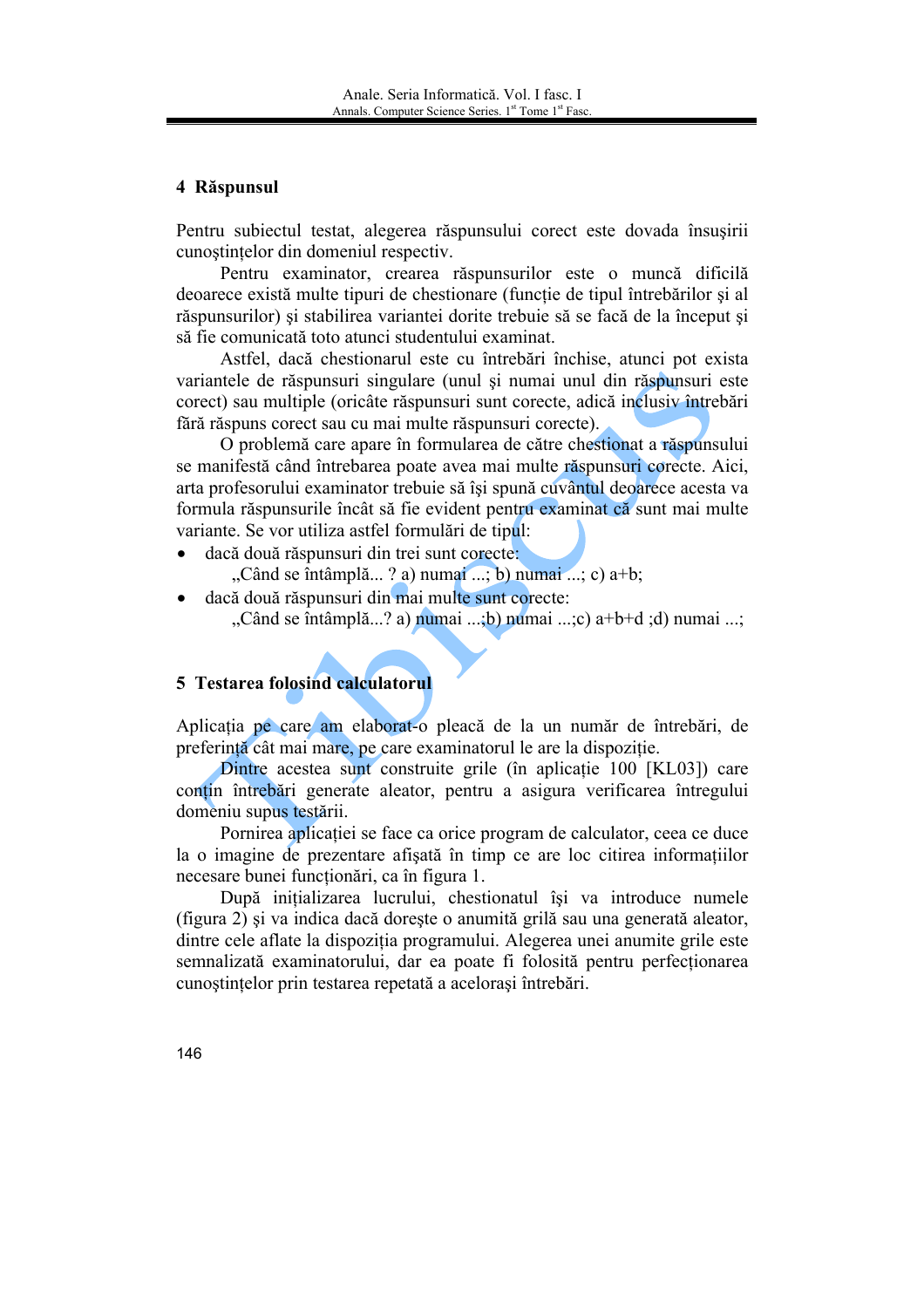

Figura 1. Imaginea de prezentare

Ecranul care apare în timpul efectuării testului are imaginea din figura 3, în care se remarcă trei zone:

- în partea de sus sunt datele de identificare a chestionatului, chestionarului și momentului testării;
- în partea de mijloc, întrebarea și zona de introducere a răspunsului;  $\bullet$
- în partea de jos este prezentat un cronometru pentru gestiunea timpului chestionatului și timpul maxim admis pentru încheierea testului.

În timpul aflat la dispozitie, chestionatul citeste întrebările și dă răspunurile pe care le consideră corecte. Dacă timpul s-a încheiat fără a răspunde la toate întrebările, un semnal sonor indică depășirea valorii de timp admisă, răspunsul la întrebarea curentă fiind totuși luat în considerare.

Când chestionatul a răspuns la ultima întrebare sau timpul a fost depăsit, continutul ecranului se modifică pentru a prezenta evaluarea testului (figura 4). În această imagine sunt datele de identificare ale chestionatului, momentul testării, răspunsurile – cele obținute și cele corecte, precum și rezultatul testului.

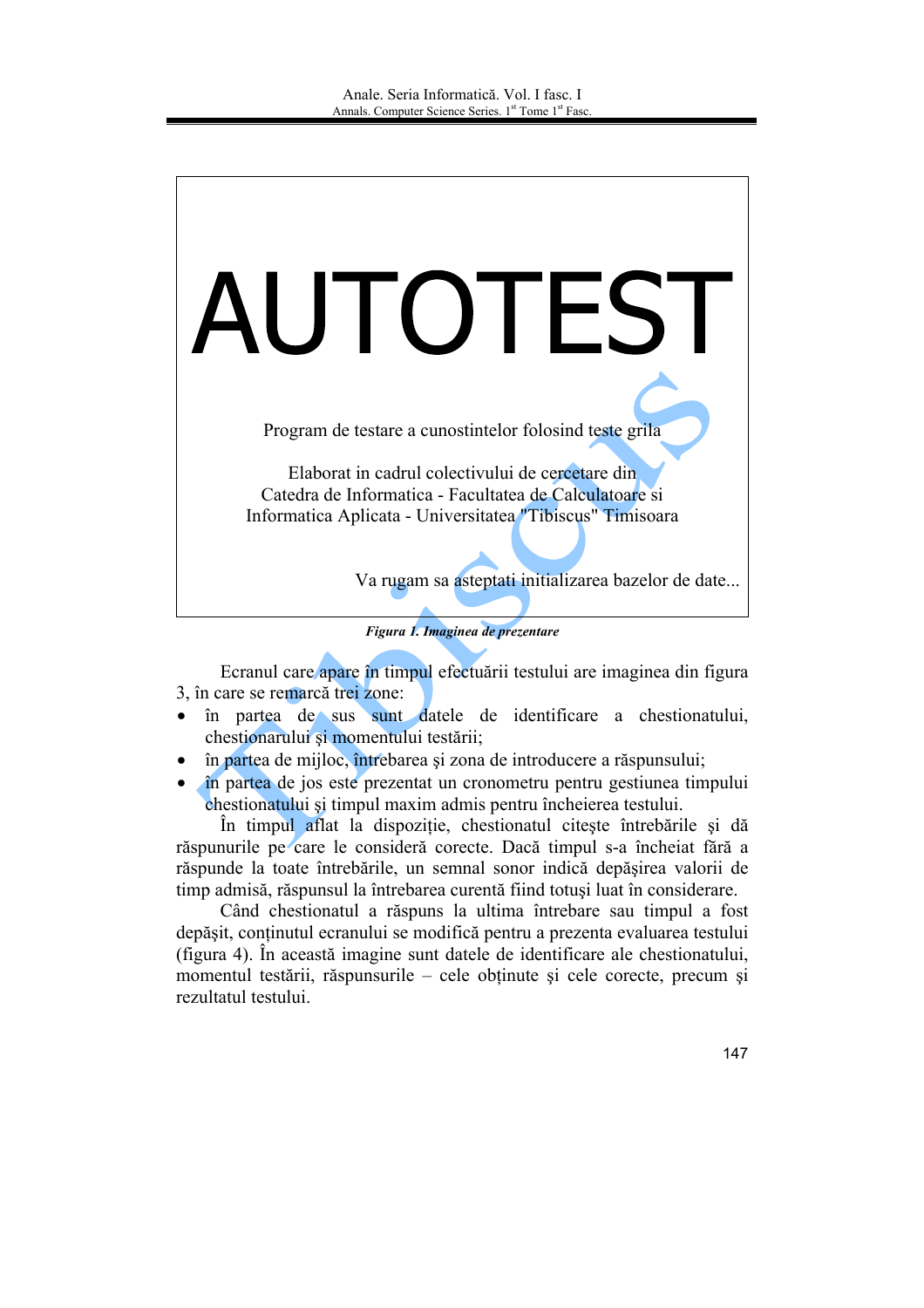

Figura 2. Introducerea datelor de start



Figura 3. Introducerea răspunsurilor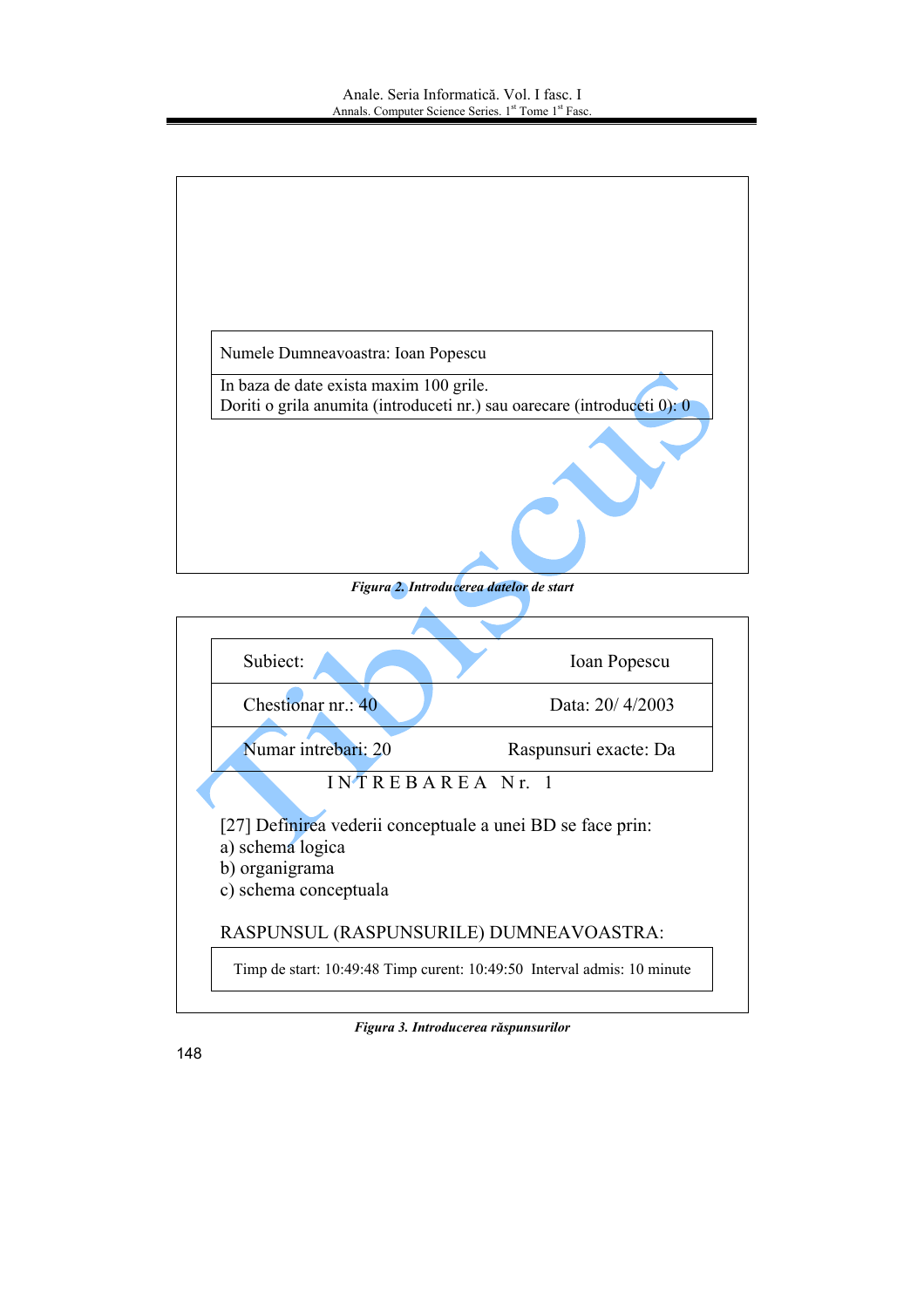|                       | Subiect: Ioan Popescu Data: 20/04/2003              |             | Ora: 10:49 |  |  |  |  |
|-----------------------|-----------------------------------------------------|-------------|------------|--|--|--|--|
| Grila nr. 40          |                                                     |             |            |  |  |  |  |
|                       | Intrebare Raspuns chestionat Raspuns corect Punctaj |             |            |  |  |  |  |
| 27]<br>$1 \Gamma$     | b                                                   | $\mathbf c$ |            |  |  |  |  |
| 38]<br>2              | ac                                                  | abc         |            |  |  |  |  |
| 43]<br>3              | a                                                   | abc         |            |  |  |  |  |
| 46]<br>4              | a                                                   | a           | 0.50       |  |  |  |  |
| 80]<br>5 <sup>1</sup> |                                                     | $\mathbf c$ |            |  |  |  |  |
| 87]<br>6              | $\mathbf c$                                         | $\mathbf c$ | 0.50       |  |  |  |  |
| $7$ [102]             |                                                     |             | 0.50       |  |  |  |  |
| 8 [132]               | a                                                   | a           | 0.50       |  |  |  |  |
| 9 [144]               | a                                                   | $\mathbf c$ |            |  |  |  |  |
| 10 [145]              |                                                     | ab          |            |  |  |  |  |
| $11$ [153]            | abc                                                 | abc         | 0.50       |  |  |  |  |
| 12 [159]              | a                                                   | a           | 0.50       |  |  |  |  |
| 13 [168]              | a                                                   | a           | 0.50       |  |  |  |  |
| 14 [172]              | abc                                                 | abc         | 0.50       |  |  |  |  |
| 15 [177]              | a                                                   | a           | 0.50       |  |  |  |  |
| 16 [180]              | abc                                                 | abc         | 0.50       |  |  |  |  |
| 17 [190]              | abc                                                 | abc         | 0.50       |  |  |  |  |
| 18 [191]              | abc                                                 | abc         | 0.50       |  |  |  |  |
| 19 [192]              | ac                                                  | ac          | 0.50       |  |  |  |  |
| 20 [195]              | $\mathbf c$                                         | $\mathbf c$ | 0.50       |  |  |  |  |
| Punctaj final: 7.00   |                                                     |             |            |  |  |  |  |
|                       |                                                     |             |            |  |  |  |  |

Figura 4. Imaginea finală

Pentru a asigura păstrarea răspunsurilor corecte, toate operațiile chestionatului sunt salvate într-un fișier text, în directorul curent, având numele format din alăturarea cifrelor pentru luna curentă, ziua, data și ora (câte 2 cifre fiecare).

Contextul de lucru este stabilit printr-un fisier SETUP.TXT, aflat în directorul curent, care conține următoarele linii :

NR.TESTE=207  $NR.RASP=3$ NR.GRILE=100  $EXACT =D$  $NR.NTR = 20$  $DURATA = 10$ 

unde explicația setărilor este următoarea:

- NR.TESTE reprezintă numărul total de întrebări din baza de date;
- · NR.RASP. reprezintă numărul de răspunsuri posibile la fiecare întrebare:
- NR. GRILE reprezintă numărul total de grile din baza de date;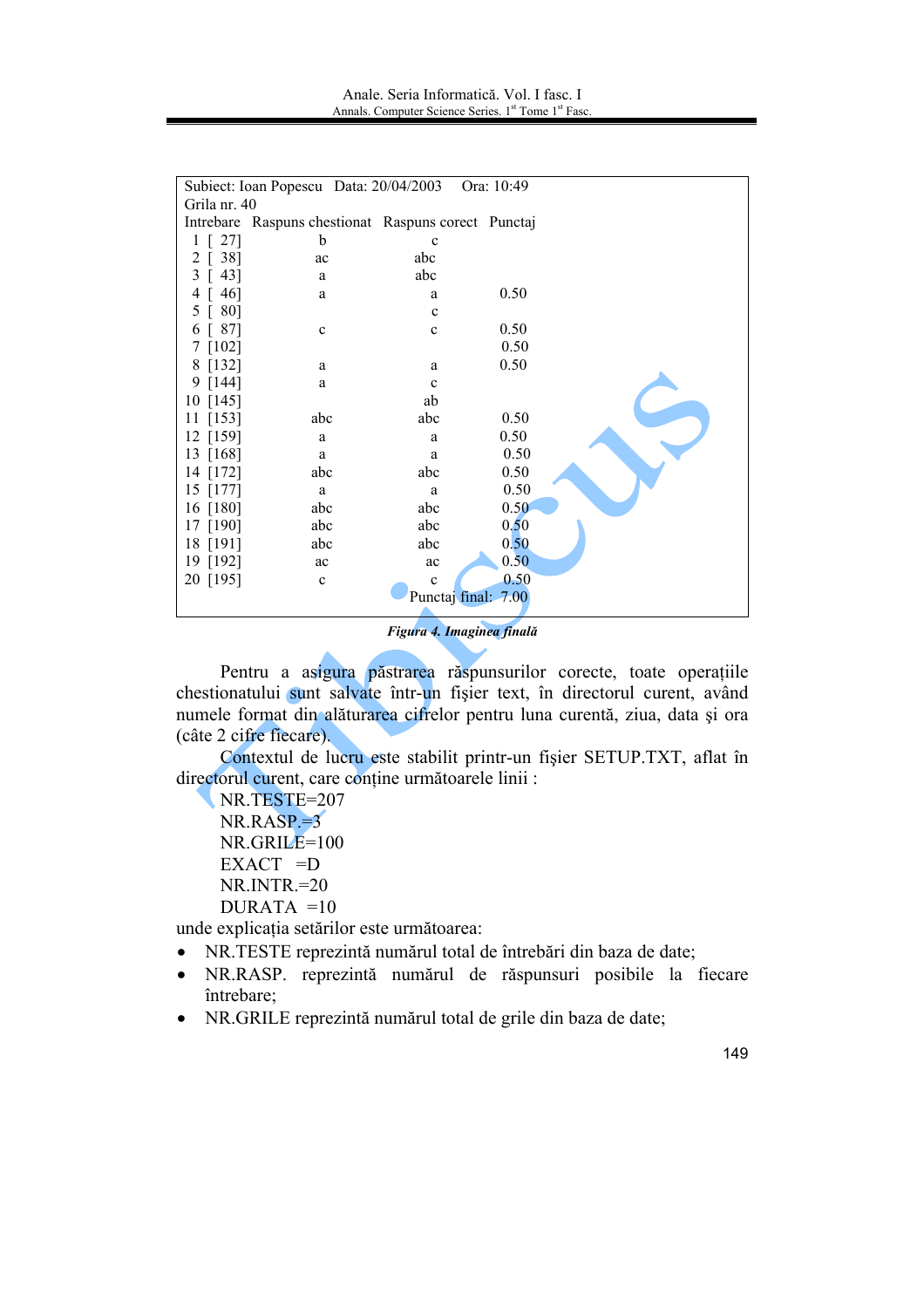EXACT reprezinta modalitatea de evaluare a răspunsurilor:

-D, punctul se acordă numai dacă răspunsul subiectului coincide cu răspunsul corect;

-N, punctul se acordă fracționat funcție de numărul de răspunsuri corecte;

- NR.INTR. reprezintă numărul de întrebări din fiecare grilă;  $\bullet$
- DURATA reprezintă numărul de minute la dispozitie pentru rezolvarea  $\bullet$ grilei.

Evaluarea răspunsurilor la testul grilă se face diferențiat, funcție de modalitatea de evaluare cerută. Dacă s-a indicat în fișierul SETUP.TXT folosirea răspunsului exact, atunci pentru ca studentul să primească punctul aferent întrebării (răspunsului), el trebuie să indice toate răspunsurile corecte, ca de exemplu:

| Răspuns corect | Răspuns student | Punctaj |
|----------------|-----------------|---------|
| a              | a               |         |
| a              | ab              |         |
| ab             | a               |         |
|                | я               |         |
| a              |                 |         |
| ab             | $\mathbf{c}$    |         |
| ab             | ab              |         |
| abc            | a               |         |
| a              | abc             |         |
| ab             | abc             |         |
| abc            | ab              |         |

Dacă s-a indicat în fișierul SETUP.TXT folosirea răspunsului fractionat, atunci studentul primește o parte din punctul aferent întrebării (răspunsului), după câte dintre răspunsurile corecte a indicat, ca de exemplu:

| Răspuns corect | Răspuns student | Punctaj       |
|----------------|-----------------|---------------|
| a              | a               |               |
| a              | ab              | $\frac{1}{2}$ |
| ab             | a               | $\frac{1}{2}$ |
|                | a               |               |
| a              |                 |               |
| ab             | ab              |               |
| abc            | a               | /3            |
| a              | abc             | 1/3           |
| ab             | abc             | 2/3           |